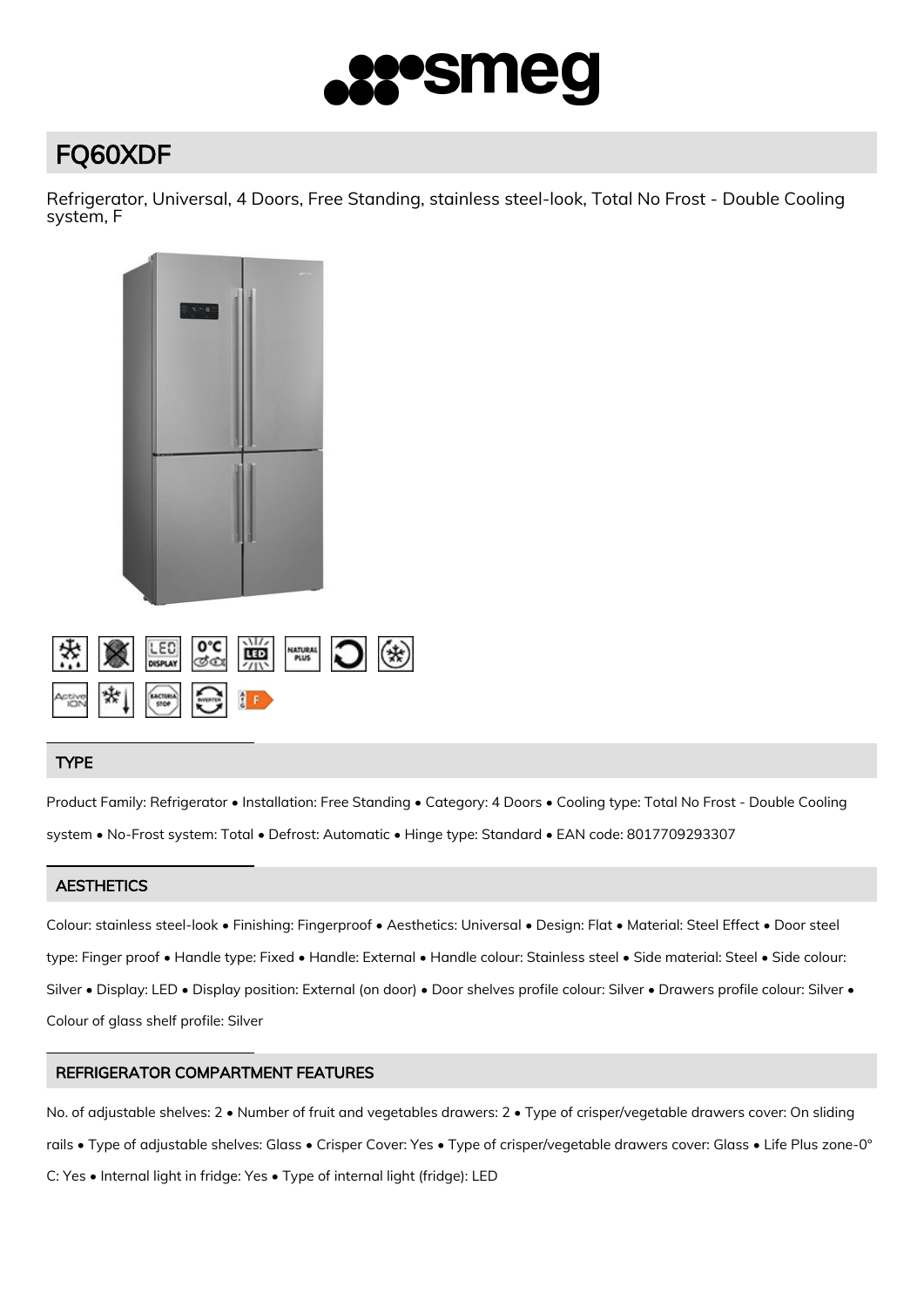### REFRIGERATOR INNER DOOR

No. of door shelves with transparent cover: 2 • Number of adjustable door shelves: 2 • No. of bottle shelves: 2

## OTHER REFRIGERATOR FEATURES

Accessories: Egg tray • Natural Plus Blu Light: Yes • MultiFlow: Yes • Fan: Yes • Ionizer: Yes • Antibacterial odour filter: Yes

#### FREEZER COMPARTMENT FEATURES

Number of drawers: 3 • No. of shelves: 2 • Type of shelves: Glass • Internal light in freezer: Yes • Type of internal light (freezer): LED

# FREEZER INNER DOOR

#### OTHER FREEZER FEATURES

Manual ice maker: Yes • Ice maker: Manual • Fast freezing compartment: Yes

# OTHER TECHNICAL FEATURES

Functions display: Holiday, Fast freezing, Fast cooling, ECO, Control lock • Fast freezing button: Yes • Temperature alarm lamp: Yes • Door open alarm: Yes • Antibacterial Gasket: Yes • Temperature Alarm: Yes • Type of temperature control: Electronic • No. of compressors: 1 • Type of compressor: Variable Speed Compressor

# TECHNICAL FEATURES

# PERFORMANCE / ENERGY LABEL NEW

Annual energy consumption: 406 KWh/year • Energy efficiency class: F • Total volume: 572 l • Sum of the volumes of the frozen compartment(s): 196 l • Sum of the volumes of the chill compartment(s) and the unfrozen compartment(s): 376 l • Airborne acoustical noise emission class: C • Thaw time: 10 h • 4 star - Freezing capacity: 4.6 Kg/24h • 4 star - Freezing capacity: 4.6 Kg /24h • Climatic class: SN, T • EEI: 125 % • Noise level: 39 dB(A) re 1pW

# ELECTRICAL CONNECTION

Nominal power: 200 W • Voltage (V): 230 V • Frequency (Hz): 50 Hz • Power supply cable length: 240 cm

#### OPTIONAL ACCESSORIES

# ALSO AVAILABLE

#### LOGISTIC INFORMATION

Dimensions: 1820x908x705 mm • Width (mm): 908 mm • Product width with maximum doors opening: 1634 mm • Product

Height with feet: 1820 mm • Depth without handle: 705 mm • Gross weight (kg): 137.000 kg • Net weight (kg): 127.000 kg